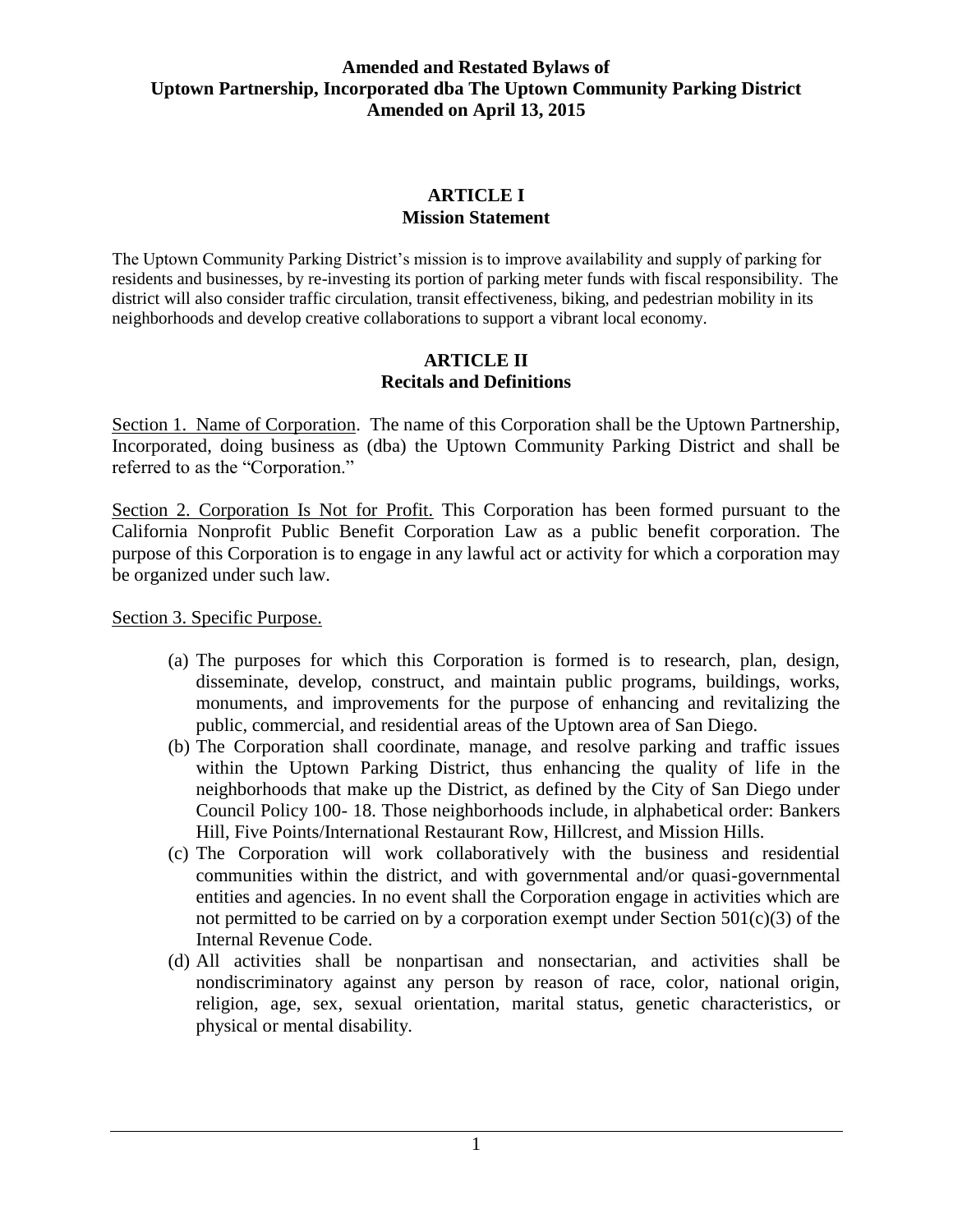## **ARTICLE III Principal Office**

Section 1. Principal Office. The principal office for the Corporation shall be in the City of San Diego, County of San Diego, State of California as may from time to time be designated by the Board of Directors.

#### **ARTICLE IV Membership**

Section 1. Members. The Corporation shall not have any members within the meaning of Section 5056 of the California Corporations Code.

Section 2. Associate Members. The Corporation shall have no associate members.

### **ARTICLE V Board of Directors**

Section 1. Powers. Subject to the provisions and limitations of the California Nonprofit Public Benefit Corporation Law, the business and affairs of the Corporation shall be vested in and exercised by the Corporation's Board of Directors. The Board may delegate the management of the activities of the Corporation to any person or persons, committee, or entity provided that notwithstanding any such delegation and activities and affairs of the Corporation shall continue to be managed and all Corporate powers shall continue to be exercised under the ultimate direction of the Board.

Section 2. Number of Directors. The Corporation shall have 14 Directors.

Section 3. Apportionment of Directors

(a) Directors shall be elected from the neighborhoods composing the District.

(b) The number of Directors apportioned to a neighborhood shall be approximately equal to the revenue generated from that neighborhood through the City of San Diego's Parking Meter Revenue Sharing program as defined in City Council Policy 100-18.

(c) Regardless of parking meter revenue generation, no neighborhood shall be allotted more than 50% of the directorships.

(d) Regardless of parking meter revenue generation, each neighborhood shall have at least one directorship.

(e) Traffic and parking issues have a major impact on businesses within the district, residents are also affected. Therefore, directorship shall be apportioned among both businesses and residents generally in the district.

(f) Directorships shall be apportioned as follows: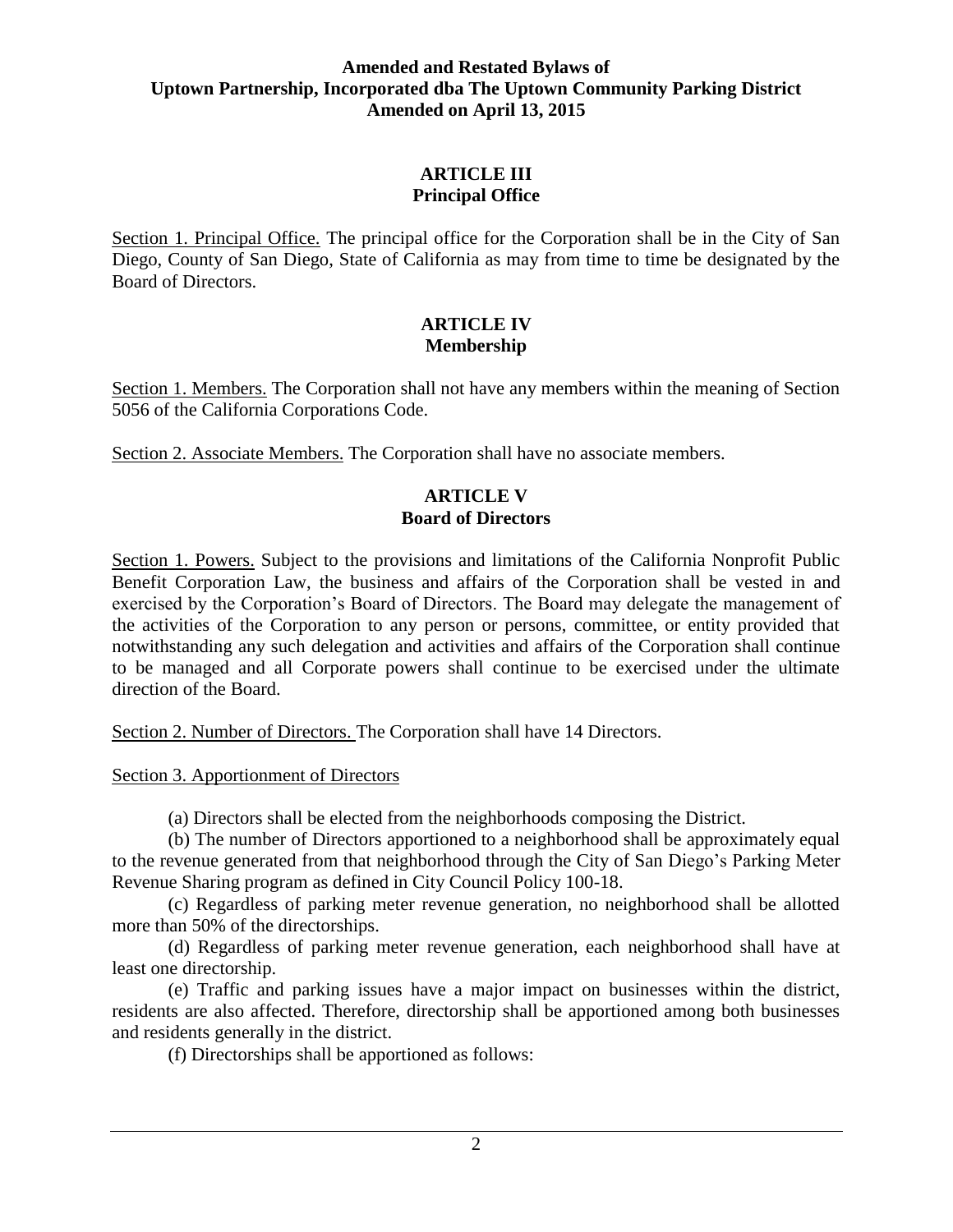(i) The Bankers Hill neighborhood shall have five (5) directors with three (3) coming from the business community and two (2) from the residential community.

(ii) The Five Points/International Restaurant Row neighborhood shall have one (1) director, who shall come from the business community.

(iii) The Hillcrest neighborhood shall have seven (7) directors with five (5) coming from the business community and two (2) from the residential community.

(iv) The Mission Hills neighborhood shall have one (1) director, who shall come from the business community.

(g) For the purposes of reapportioning directors among the four communities, the Corporation shall review revenue (i) every five years, or (ii) when the Board determines significant changes to the parking revenue in any of the neighborhoods. The Board shall modify directorship allocations according to the revenue review but shall comply with Sections 3(c) and 3(d) of this Article. Additionally, no Director, in order to reapportion directorships, shall be forced from the Board until his/her term has expired.

Section 4. Term. Elections shall be conducted not before August  $30<sup>th</sup>$  nor after the November board meeting, with the outgoing board approving nominations from community organizations at the November board meeting. New directors shall be seated for the December board meeting. Directors shall hold office for a term of three years.

Section 5. Vacancies. A vacancy on the Board of Directors shall occur upon any of the following: (a) the death of a Director; (b) the resignation of a Director; (c) automatically when a Director no longer meets the requirements of Article V Section 1– Eligibility, and Section 2– Representation; or (d) when a Director is removed as prescribed in Section 14 of this Article. The election of a Director to fill the vacancy shall comply with Article  $V$  – Election of Directors. Should a Director be duly removed under Section 14 of this Article be re-elected to fill the vacancy created by said removal, the Board shall have the authority to reject the re-election of said Director. Those elected to fill vacancies shall complete the term of the Director who created the vacancy.

Section 6. Regular Directors' Meetings. Regular meetings of the Board of Directors shall be held at a time and place as may be authorized by the Board of Directors. Regular meetings shall be held in a publicly accessible venue within the boundaries of the Uptown Community Parking District.

Section 7. Public Notice of Meetings. At least 72 hours before a regular meeting of the Board of Directors, notice in accordance with the Ralph M. Brown Act shall be given and an agenda posted in a location within the District that is freely accessible to the public. The agenda shall include: (a) the date, time, and place for the regular meeting; (b) a clear and accurate description of each agenda item. Descriptions may be brief – 20 words or less – unless the subject is complex; (c) the intended action at the meeting, i.e., "Information Item," "Action Item," etc; (d) how a request for accessible accommodations for disabled persons may be made.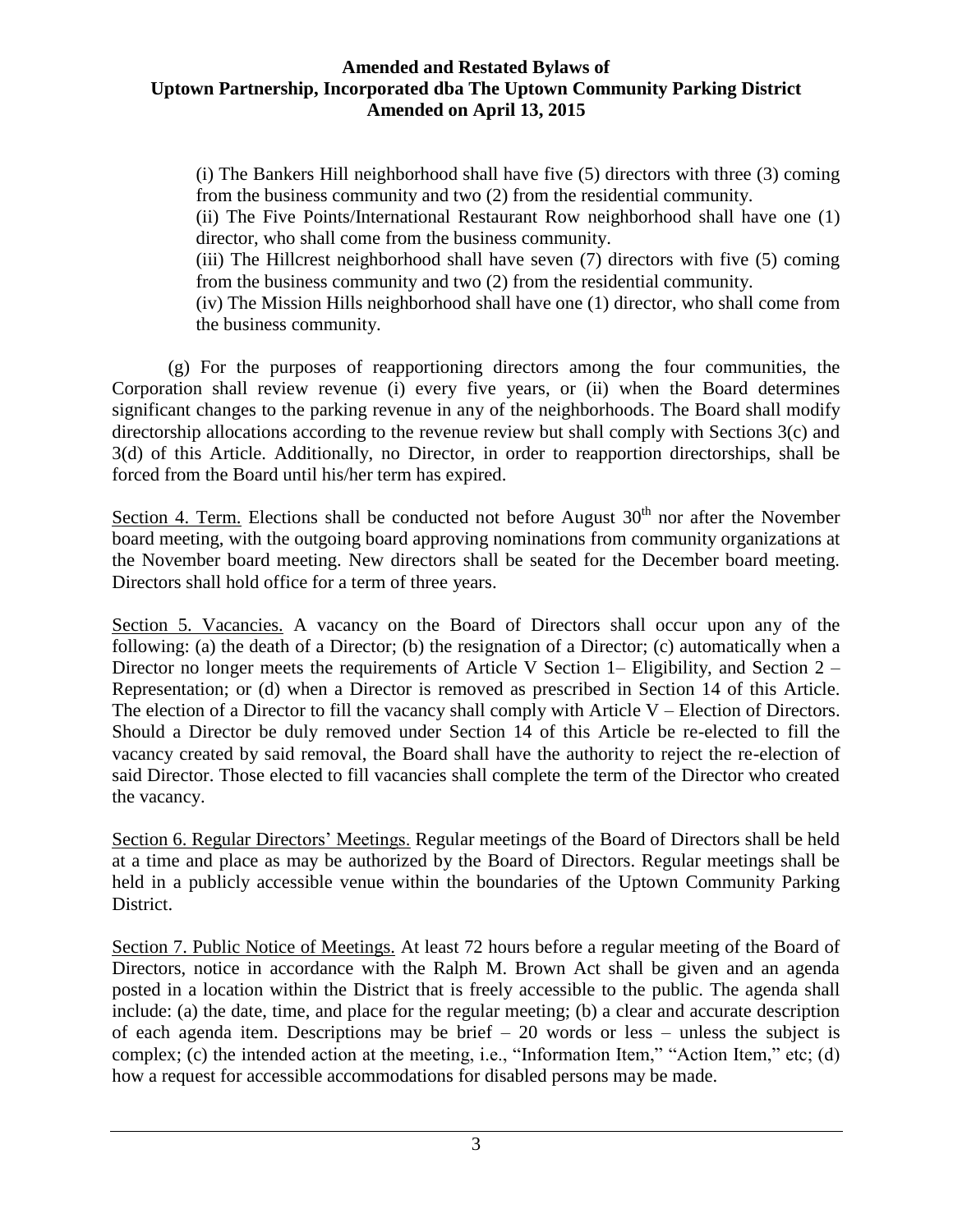Section 8. Quorum. A majority of the authorized number of Directors present shall constitute a quorum for the transaction of business. No business shall be conducted without a quorum except as noted in Section 9.

Section 9. Loss of Quorum. The Directors present at a duly called or duly held meeting at which a quorum was initially present may continue to transact business until adjournment, even when the withdrawal of Directors leaves less than a quorum.

Section 10. Special Directors' Meetings. Special meetings of the Board of Directors may be called at any time by (a) the President or (b) or a majority of the Directors. Notice for said meeting shall comply with the Ralph M. Brown Act.

Section 11. Recordings of Directors Meetings. The Corporation is not required to record regular or special meetings of the Directors, either aurally or visually, but if recordings are made, they are subject to public request to inspect without charge. A cost recovery fee may be charged for copies of recordings.

Section 12. Voting. Every act or decision done or made by a majority of the Directors present at a meeting duly held at which a quorum is present shall be regarded as the act of the Board of Directors.

Sections 13. Absentee & Proxy Voting. There shall be no absentee and/or voting by proxy by Directors.

Section 14. Removal of Directors. The Board of Directors shall have the power and authority to remove Directors by two-thirds (2/3) vote, for cause if he or she: (a) is adjudicated to be within the purview of Section 7221 (relating to mental competency, conviction of a felony, or conduct affecting a charitable trust), or (b) is adjudicated to have breached a duty under any law or ordinance such as, but not limited to, Sections 5230-5239 of the California Corporations Code dealing with standards of conduct for a director, or (c) fails to attend either four (4) meetings in any 12-month period or three (3) consecutive meetings of the Board of Directors, unless excused for good cause, which meetings have been duly noticed in accordance with these Bylaws. Additionally, a Director shall be automatically removed from office upon determination by a majority of the Board of Directors that said Director no longer meets the requirements as defined in Article V Section 1– Eligibility, and Section 2 – Representation. If a Director is removed, notice shall be sent to said Director by first class certified mail.

Section 15. Service on Neighborhood Parking Committees. As outlined in Article VII Section 1, Directors shall serve on the Neighborhood Parking Committee that represents the neighborhood from which they were elected.

Section 16. Compensation of Directors. No compensation or salary shall be paid to any Director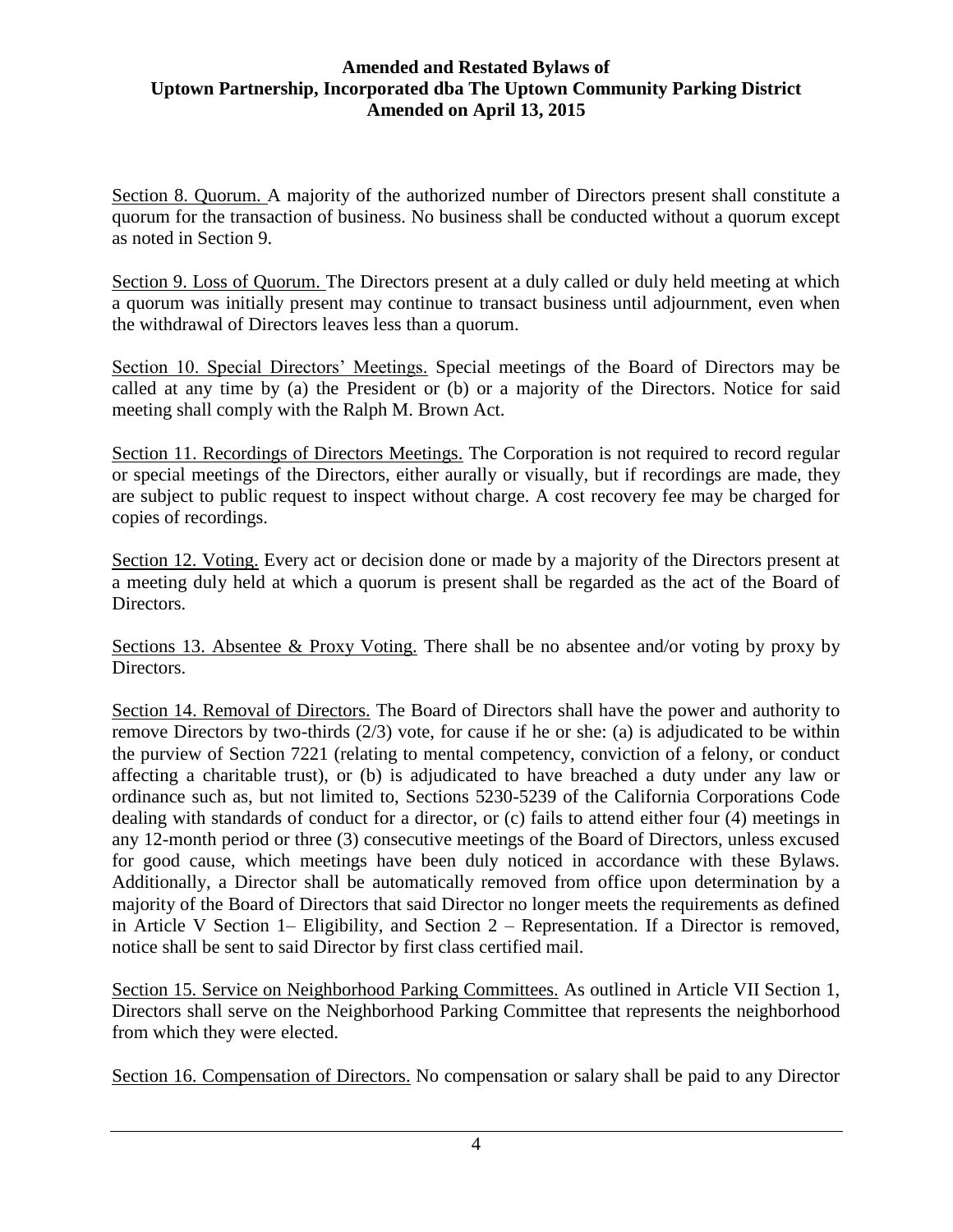of the Corporation. However, Directors may be reimbursed for any expenses relating to the performance of their duties on behalf of the Corporation with the approval of the Board of Directors in open session.

Section 17. Chief Operating Officer. The Chief Operating Officer of the Corporation, if one is retained, shall be an ex-officio member of the Board of Directors without voting rights.

# **ARTICLE VI Election of Directors**

Section 1. Eligibility. Those who may serve as directors shall be:

- (a) Business owners or their agents operating within the boundaries of the District AND that either: pay the City of San Diego business tax, or are exempt from paying the City of San Diego business tax; or that pay the City of San Diego rental tax; or
- (b) Authorized representatives of business owners, and who are employed/retained at businesses operating within the boundaries of the District AND that either: pay the City of San Diego business tax, or are exempt from paying the City of San Diego business tax; or that pay the City of San Diego rental tax. Any such representative duly elected to the District's Board of Directors shall immediately forfeit his/her directorship:
	- i. Upon revocation of authorization by the business owner, or
	- ii. Upon severance/termination of the relationship between the business and said representative, or
	- iii. Upon transfer out of the neighborhood in which said representative was elected.
- (c) At the request of a particular Neighborhood Committee, the full Board may consider modifications to eligibility criteria, for candidates for that particular neighborhood's business community seat(s).

Section 2. Representation. (a) Business owners or their agents shall only seek election from and represent the neighborhood in which their business is located. (b) Residents shall only seek election from and represent the neighborhood in which they reside.

Section 3. Election Through Community Organizations. Election of Directors shall be through organizations and groups existing within the District's four neighborhoods as may be determined from time to time by the Corporation's Board of Directors in consultation with community and business groups and the City of San Diego. Specifically, community organizations shall be: (a) An IRS-recognized 501(c)(3) or 501(c)(6) organization, or (b) An organization acceptable to the City of San Diego and the Corporation. The election by community organizations of Directors to the Uptown Community Parking District shall: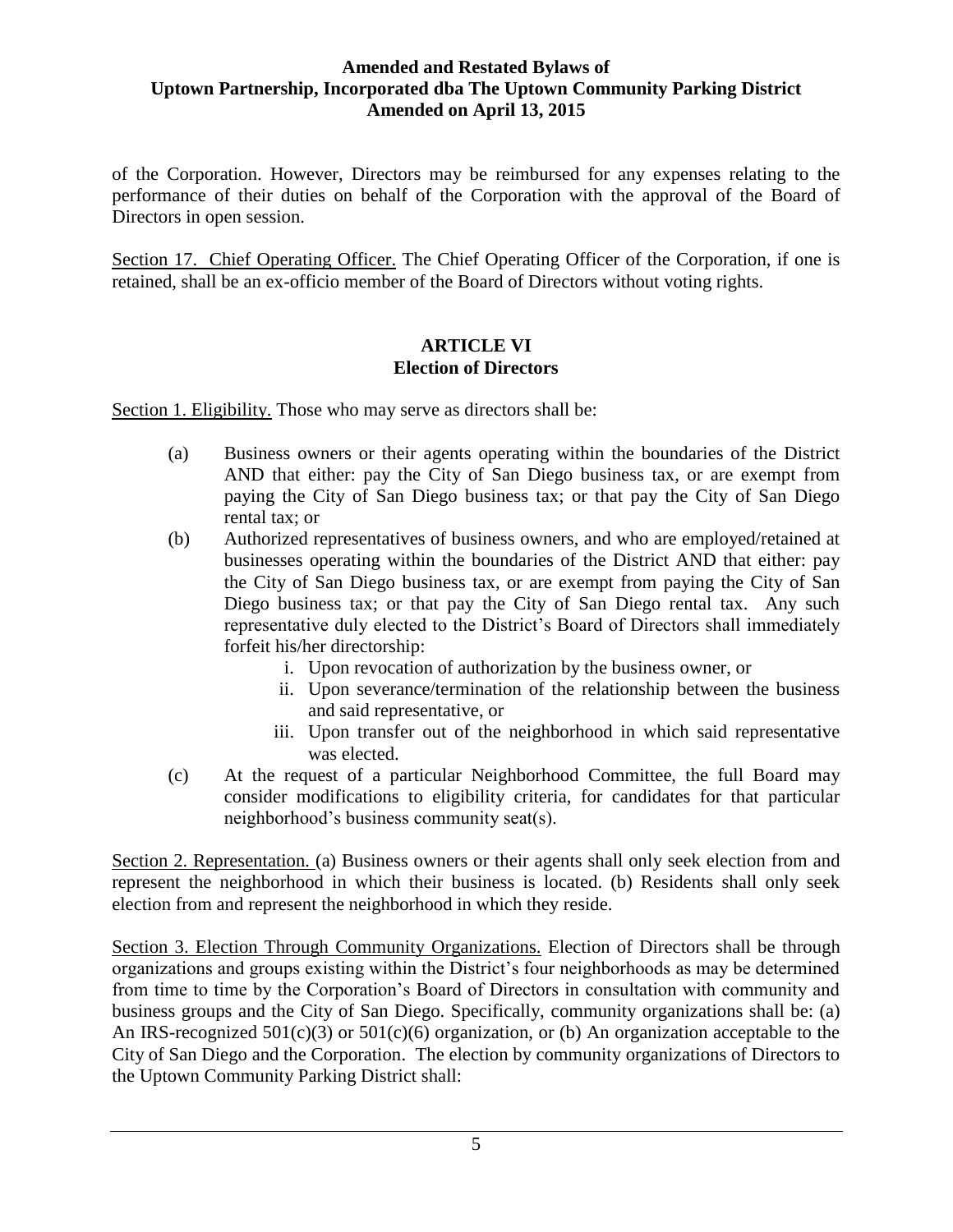- (c) Follow the community organization's prescribed procedures, except that voting shall be by written, secret ballot, and there shall be no absentee, proxy, cumulative, or weighted voting.
- (d) Be open to all eligible business owners, their agents, or residents.
- (e) Clearly explain to business people or residents how the nomination and election process shall work.
- (f) Comply with all open meeting laws of the State of California and ordinances of the City of San Diego.
- (g) In the event of nomination/elections at a public meeting(s), all nominations shall be made from the floor during said meeting(s).
- (h) In the event of a mail ballot, nominations shall be made in writing, giving candidates the opportunity to write a 300-word maximum candidate statement/biography. Candidate statements, ballots, and voting instructions will then be mailed. At a designated time and place, returned ballots will be opened and counted in a public venue, duly noticed.
- (i) In the case of a mid-term vacancy, the Board of the said community organization shall appoint a representative from their neighborhood to complete the term, or in the event that no community organization exists, the Uptown Community Parking District Board may appoint a replacement, until such time that vacancy is filled by community election.

Section 4. Election Through Community-wide Election. Should no neighborhood organization be found to meet the requirements of Section 3 (a) or (b) of this Article, then the Corporation or its designee may conduct a community-wide election. This election may be either through a public meeting or mail-ballot format. The Community-wide election of Directors to the Uptown Community Parking District shall:

- (a) Be open to all eligible business owners, their agents, or residents.
- (b) Clearly explain to business people or residents how the nomination and election process shall work.
- (c) Comply with all open meeting laws of the State of California and ordinances of the City of San Diego.
- (d) In the event of nomination/elections at a public meeting(s), all nominations shall be made from the floor during said meeting(s).
- (e) In the event of a mail ballot, nominations shall be made in writing, giving candidates the opportunity to write a 300-word maximum candidate statement/biography. Candidate statements, ballots, and voting instructions will then be mailed. At a designated time and place, returned ballots will be opened and counted in a public venue, duly noticed.
- (f) Whichever election method is chosen, all voting shall be by written, secret ballot. There shall be no absentee, proxy, cumulative, or weighted voting.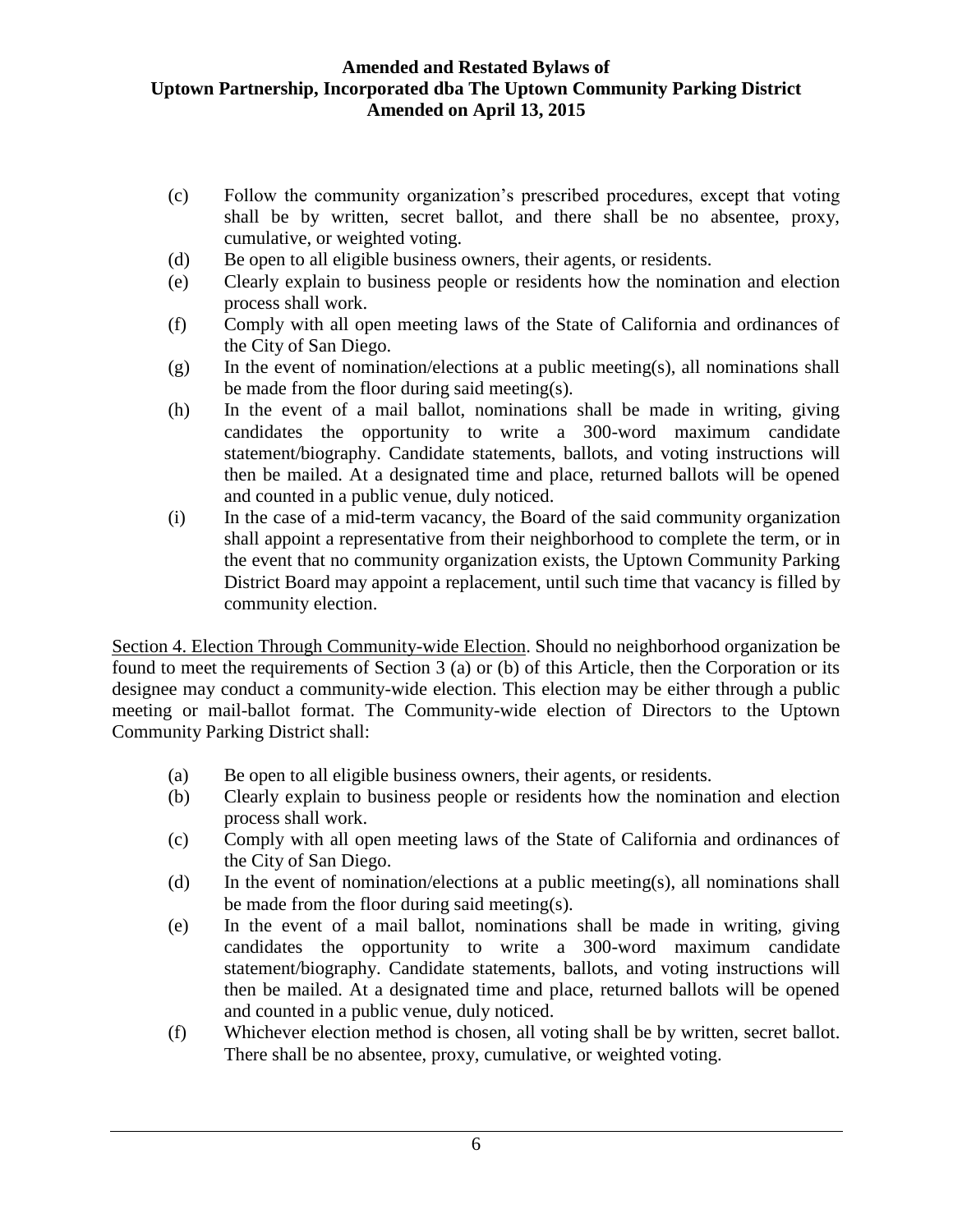Section 5. Ties. In the event of a tie, where the number of candidates receiving the same number of votes exceeds the number of available seats, there shall be a lottery among the tied candidates to determine the winner.

Section 6. Cost of elections. No matter which election method is used, the cost of the election shall be borne by the community organization, or the respective neighborhood. If allowed by contract, each neighborhood may cover the cost of the election from the revenue derived from and separately accounted for as that neighborhood's share of the overall District allocation of parking meter revenues.

Section 7. Nomination by City Council Office. A neighborhood without an IRS or City of San Diego recognized organization may forgo an election with the approval of the Corporation's Board of Directors. In this case the Board of Directors may request the City Council member representing that neighborhood, with his/her consent, to nominate one or more members of that neighborhood to the Corporation's Board. Nominees shall meet eligibility and representation requirements as outlined in Sections 1 and 2 of this Article. Upon nomination the Board of Directors may elect the nominee to serve as a Director.

# **ARTICLE VII Officers**

Section 1. Officers. The officers of this Corporation shall be the President, Vice-President, Secretary, and Treasurer. All officers must be Directors of the Corporation. No officer shall serve more than three consecutive years in the same office.

Section 2. Election. Officers shall be elected by the Board of Directors in December. Officers' terms begin immediately upon election and the length of term shall be until the next annual election of officers.

Section 3. Vacancies. A vacancy in any office may be filled by a majority vote of the Board of Directors. Each officer so elected shall hold office until the next annual election of officers.

Section 4. President. Subject to the control of the Board of Directors, the President shall have general supervision, direction, and control of the business and affairs of the Corporation. The President shall preside at all meetings of the Directors, set agendas, and shall have the powers and duties as may be prescribed from time to time by the Board of Directors. The President shall act as the official representative of the Corporation and is authorized to communicate positions taken by the Corporation. No one else may represent the views of the Corporation without express authorization by the Board.

Section 5. Vice President. In the absence or disability of the President, the Vice-President shall perform all duties of the President and, in so acting, shall have all the powers of the President.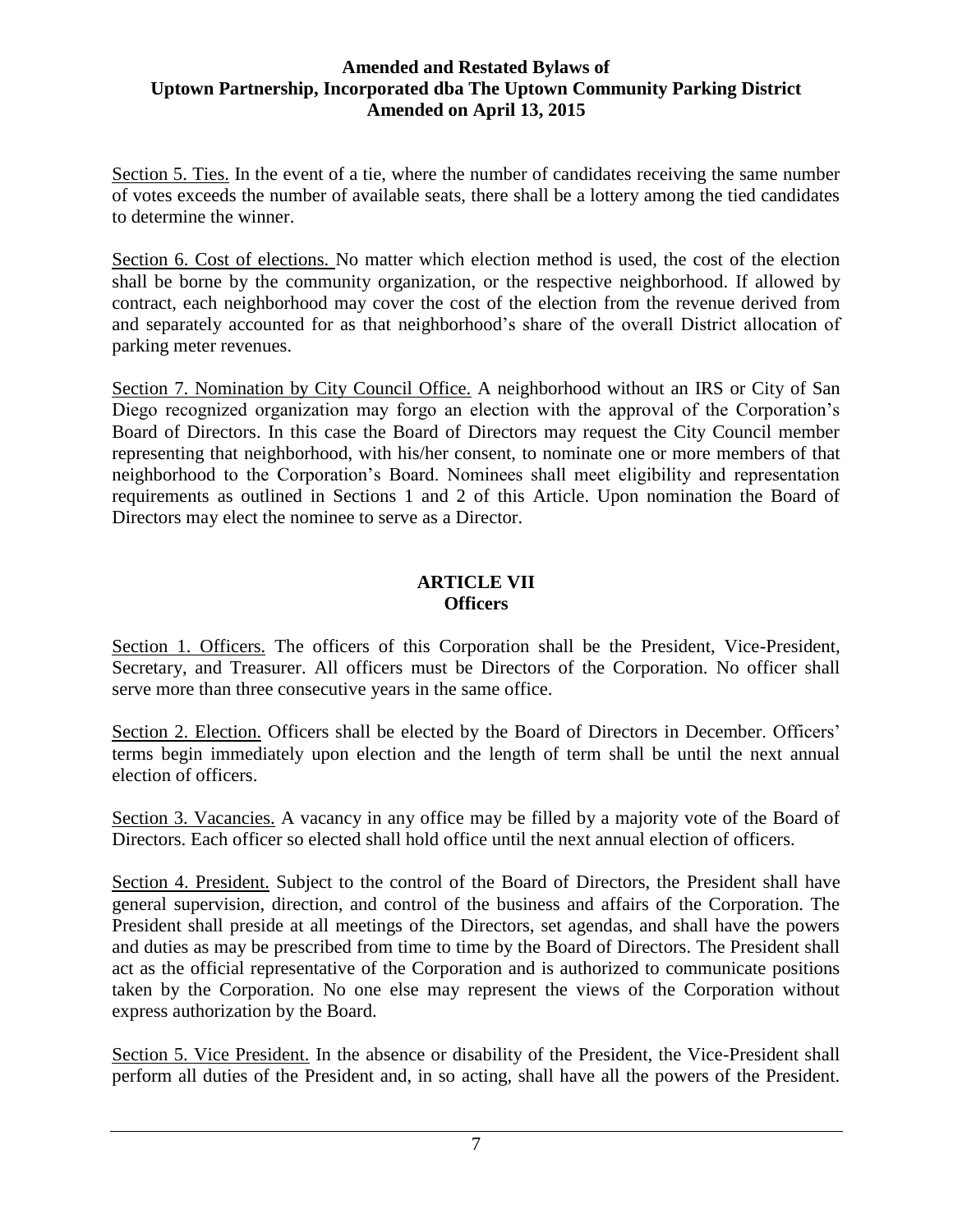The Vice-President shall have such other powers and perform such others duties as may be prescribed from time to time by the Board of Directors.

Section 6. Secretary. The Secretary shall keep or cause to keep a full and complete record of the proceedings of the Board of Directors; shall keep the seal of the Corporation, shall affix the same to such papers and instruments as may be required in the regular course of business; shall make service of such notices as may be necessary or proper; and shall supervise the keeping of the minute books in the principal office of the Corporation, which shall include these Bylaws. Meeting minutes and agendas, and financial information provided by the Treasurer shall be reproduced by the Secretary or such staff as directed by the Secretary, and distributed to the Board of Directors at least 72 hours prior to each meeting. Agendas will be reproduced and distributed as required under Article IV Section 7. The Secretary shall cause to retain, for whichever period is greater, all Corporation records for a period of seven (7) years, or for a period as determined by statute or contract.

Section 7. Treasurer. The Treasurer shall be responsible for general supervision of the financial affairs of the Corporation, shall make financial reports to the Board of Directors at the Board's monthly meetings, and shall create, or shall have created, an annual budget for presentation, revision, and adoption by the Board of Directors. The Treasurer shall comply with the requirements outlined in the Bylaws, Section VIII – Accounting & Budgeting. The Treasurer shall be an ex officio member of the Audit Committee, and shall also perform such other duties as may be prescribed from time to time by the Board of Directors

Section 8. Compensation of Officers. No compensation or salary shall be paid to any officer of the Corporation. However, officers may be reimbursed for any expenses relating to the performance of their duties on behalf of the Corporation with the approval of the Board of Directors in open session.

# **ARTICLE VIII Committees**

Section 1. Neighborhood Parking Committees. To ensure broad participation, the Corporation, working collaboratively with existing community and business organizations, shall create parking committees in each of the four communities. Each committee shall be open to all interested business people and residents within that neighborhood. The purpose is to generate ideas for the Corporation's Directors, advise Directors on setting priorities, as well as offer input to Directors on ideas generated by the Corporation's staff, if any. Directors shall serve on the Parking Committee for the neighborhood they represent. Minutes shall be kept of each meeting and shall be filed with the corporate records. Recommendations from the committees shall be non-binding on the Directors. No Committee shall bind the Corporation in a contract or agreement, or expend Corporate funds, unless authorized to do so by the Board of Directors.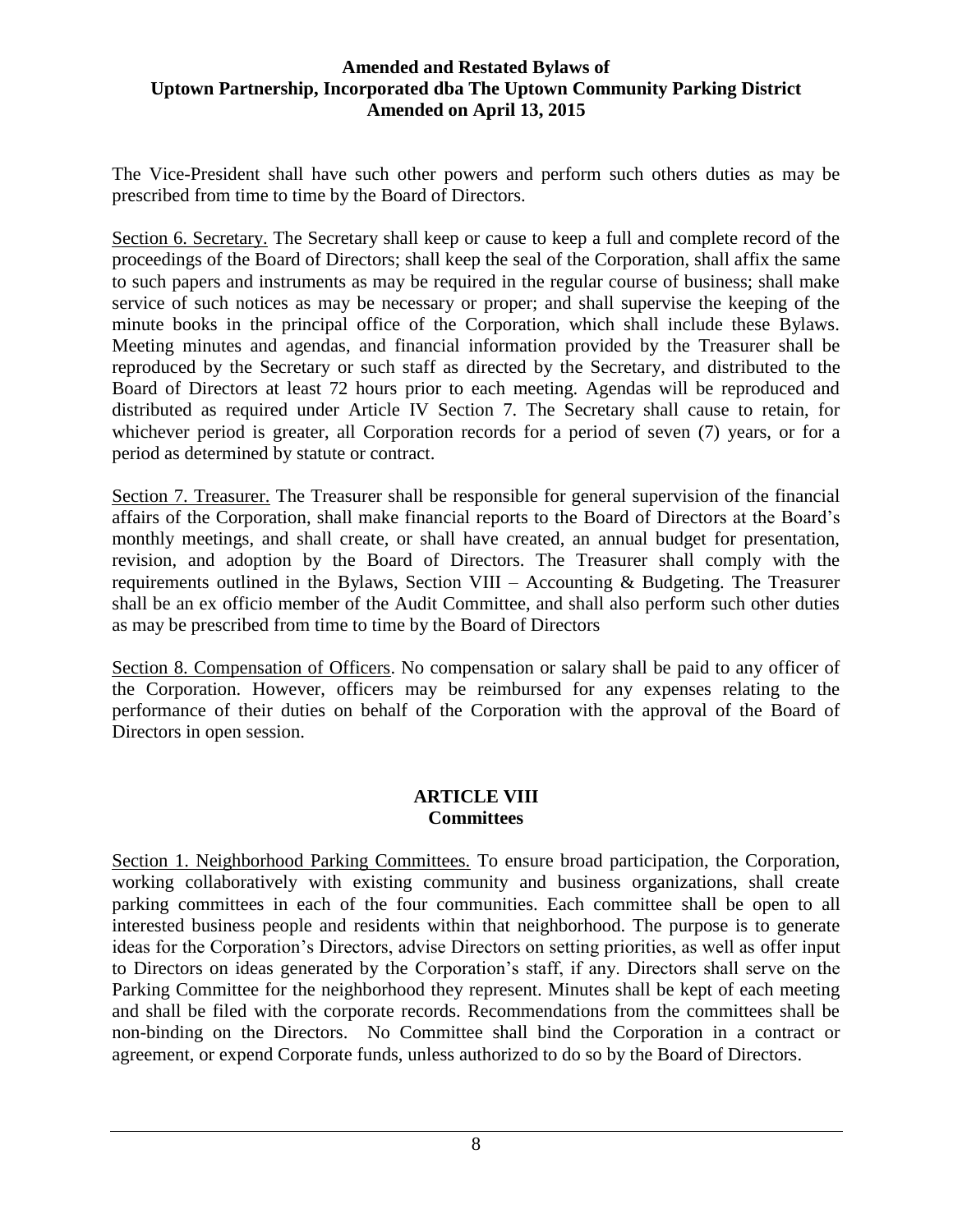Section 2. Special Committees. The Board of Directors may, by resolution adopted by a majority of the Directors, designate one or more special committees, each consisting of two or more Directors, to serve at the pleasure of the Board of Directors. Subject to the provisions of the California Nonprofit Public Benefit Corporation Law, any special committee, to the extent provided by resolution of the Board of Directors, may have all the authority of the Board of Directors.

Section 3. Audit Committee. With the approval of the Board of Directors, the President shall annually appoint an Audit Committee composed of at least two members of the Board of Directors. Additionally, the Treasurer shall be a member of the Audit Committee serving in a non-voting, ex officio capacity only. Said committee shall monitor the work of the Treasurer, make quarterly reports to the Board of Directors, and oversee the annual audit.

Section 4. Community Joint Committees and Boards. The Board of Directors may, by resolution adopted by a majority of the Directors, make appointments to any Community Joint Committees and Boards. Appointments shall be for a one-year period and may be revoked at anytime by a majority vote of the Board of Directors. The Board of Directors may, by resolution adopted by a majority of the Directors (a) ratify the action of a joint committee or board, (b) adopt a different position on the matter, or (c) take no action as the Directors deems necessary to advance the purpose of the Corporation. In no case shall an action taken by a Community Joint Committee or Board be deemed the position of the Corporation unless such action is duly ratified by the Corporation's Board of Directors.

# **ARTICLE IX Accounting & Budgeting**

Section 1. Revenue from the City of San Diego. Should the Corporation contract with the City of San Diego to oversee the Uptown Community Parking District as defined in City Council Policy 100-18, the Corporation shall act in an advisory capacity to the City, with the City retaining full control over parking meter revenue, as outlined in the contract.

Section 2. Revenue Allocation. For accounting purposes, revenue allocated by the City to the District in accordance with City Council Policy 100-18 shall be apportioned among the communities based on the actual parking meter revenue generated in each neighborhood. Such apportionment shall be based on information provided by the City of San Diego. Said revenue shall be separately accounted for by the Corporation as that neighborhood's share of the overall District funding from parking meter revenues. The revenue itself shall stay with and under the control of the City of San Diego.

Section 3. Dedicated Accounts. Dedicated bookkeeping accounts shall be created and maintained by the Corporation to track each neighborhood's apportioned share of the District funding. The Treasurer, as part of the monthly financial report, shall give an accounting for each neighborhood.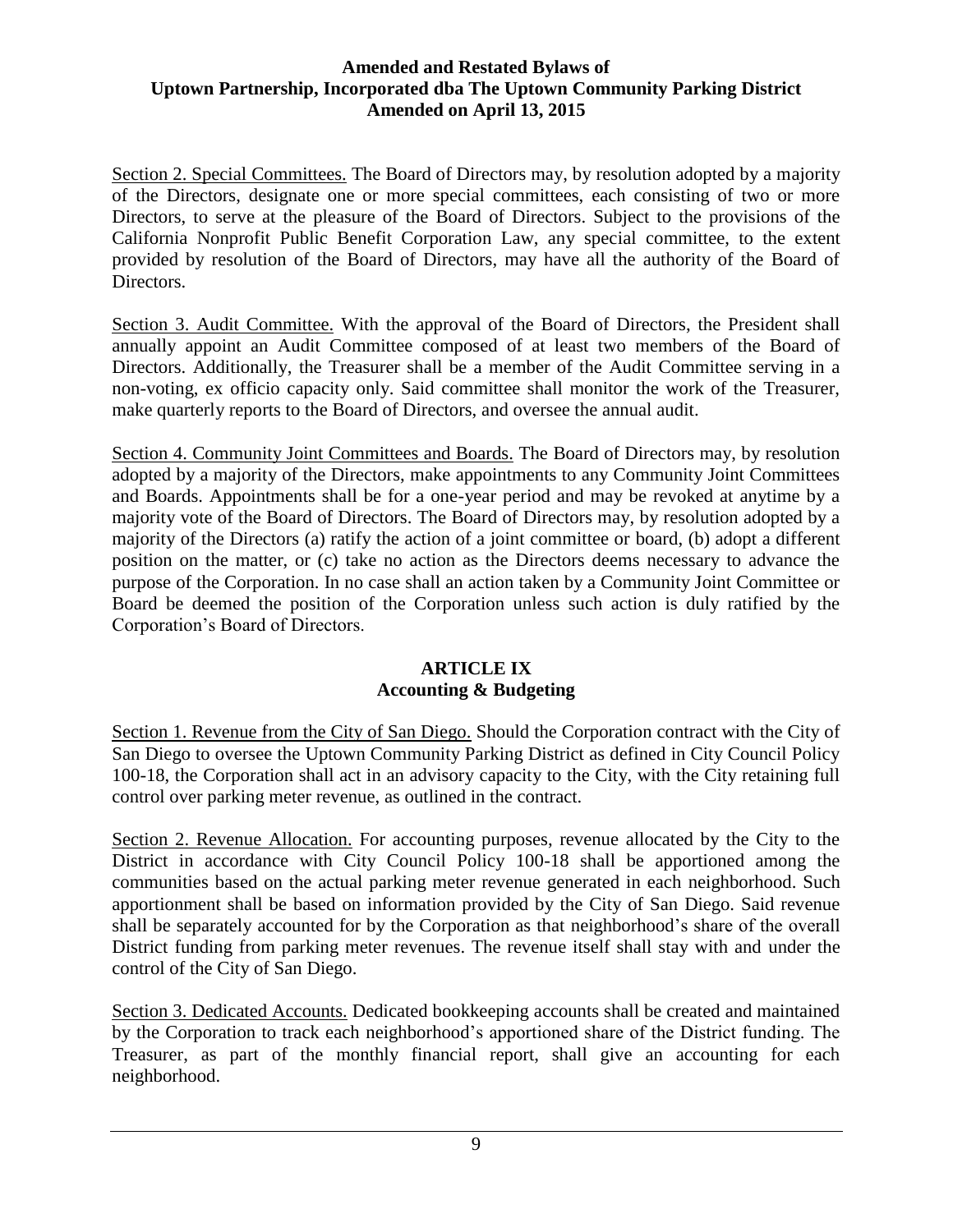Section 4. Use of Revenue. It shall be the policy of the Board that money apportioned to one neighborhood shall not be budgeted or otherwise obligated to the benefit of another neighborhood without first being authorized by two-thirds (2/3) of the Directors from the funding neighborhood. Such authorization shall come only during a properly noticed regular meeting of the Board of Directors and shall be made in open session. It shall further be the policy of the Board that only after receiving at least two-thirds (2/3) approval from the Directors representing the neighborhood where the funds are generated shall the full Board of Directors take action on the reallocation. Upon approval by a majority of the full Board, the reallocation shall be forwarded to the City of San Diego for action as part of its annual budget approval process.

Section 5. Disputed Revenue. If there is a dispute deemed reasonable by the City of San Diego between neighborhoods over which neighborhood is to receive credit for revenue from specific parking meters, said revenue shall be separately accounted for and may only be budgeted or otherwise allocated with the approval of two-thirds (2/3) of the directors from each of the disputing communities, and with the approval of a majority of the Board of Directors. The allocation shall then be forwarded to the City of San Diego for action as part of its annual budget approval process. The Treasurer, as part of the monthly financial report, shall give an accounting of all disputed revenues.

Section 6. Additional Revenues. Should revenues be generated other than through the City of San Diego's sharing of parking meter revenue or associated program income, such revenues shall be controlled and monitored as outlined in Sections 3 through 5 above, except that the Board of Directors shall have complete control of these revenues without reference to the City of San Diego.

Section 7. Annual Budget Package. All projects for each fiscal year will be placed in a single budget package and shall be voted on in its entirety by the Board of Directors. Projects using parking meter revenue through the City of San Diego shall be forwarded to the City for review during its annual budget approval process, as required by contract. After adoption, it shall require a two-thirds (2/3) vote of seated Directors to amend the budget.

Section 8. Fees. Should the City of San Diego impose any fees on the Corporation, such fees will be apportioned to the communities in the same proportions as determined in Section 2 of this Article.

Section 9. Project Costs. Project costs shall be borne by the neighborhood in which the project activity occurs. It shall be the policy of the Board that all funded activities relating to neighborhood specific projects including contracts, agreements, and purchases must first have been discussed and endorsed by the relevant Neighborhood Parking Committee as established in Section 1 of Article VII, endorsed by a majority of the Directors from the funding neighborhood, and approved by Board action. In the event of joint projects involving more than one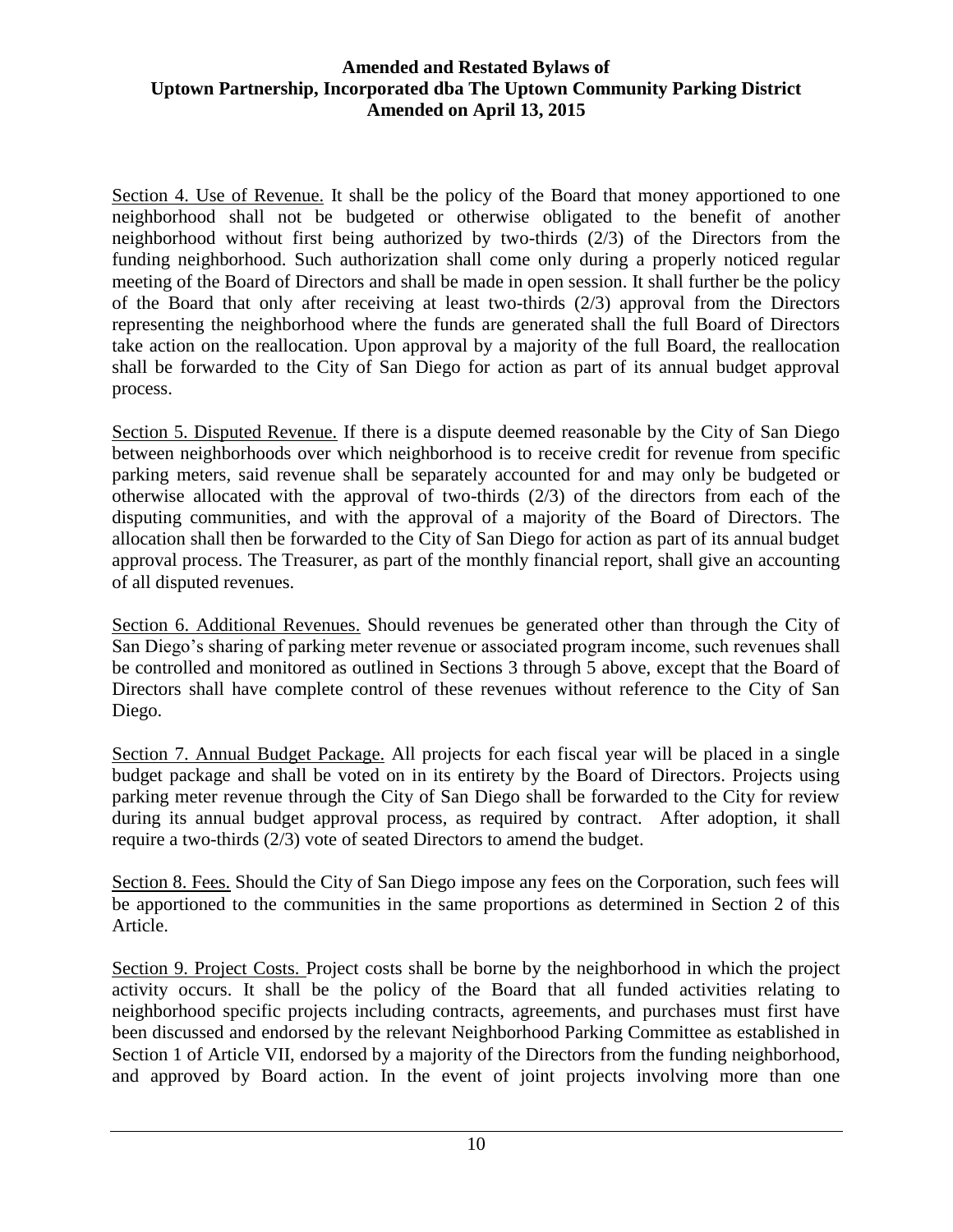neighborhood, said costs will be borne on a proportional basis as determined by two-thirds of the Directors from each participating neighborhood prior to the start of the project.

Section 10. Organizational Costs. All costs of the organization, including but not limited to office space, utilities, insurance, and equipment shall be borne proportionately among the communities based on the apportionment of revenue they receive through the City's sharing of parking meter revenue as determined in Section 2 of this Article.

### Section 11. Staffing.

(a) Chief Operating Officer. Should a Chief Operating Officer be hired, the expenses for this position shall be apportioned to the communities in the same proportions as determined in Section 2 of this Article, and included as part of the separate dedicated bookkeeping account for each neighborhood.

(b) Other Staff. Should additional staff be hired, the cost shall be borne by the neighborhood in which the staff member's time is used. Staff shall be required to keep a detailed log of the time they spend on various projects to ensure proper billing to the correct neighborhood. Improper and/or incomplete record keeping shall be grounds for immediate termination. With the approval of the Board of Directors, staff time used for the mutual benefit of all communities may be proportionately allocated to all communities in the same proportions as determined in Section 2 of this Article.

(c) Consultants/Vendors/Other Professionals. Should consultants, vendors, and/or other professionals be retained, the cost shall be borne by the neighborhood in which consultant/vendor/other professionals' time is used. Each consultant/vendor/other professional shall be required to keep a detailed log of the time spent on various projects to ensure proper allocation of costs to the correct neighborhood. Improper and/or incomplete recording keeping shall be grounds for immediate termination of contract. Each and every contract for services shall incorporate language giving the Corporation, at its sole discretion, authority to immediately and without penalty terminate said contract for failure to comply with the Corporation's accounting requirements.

Section 12. Payments. Under no circumstances shall charges of any type be paid without first determining the correct allocation of costs to the appropriate neighborhood.

Section 13. Fiscal Year. For accounting purposes, the Board of Directors shall determine when its fiscal year will begin.

Section 14. Financial Audits. There shall be an annual audit completed by a licensed Certified Public Accountant (CPA) no later than 120 days after the end of the Corporation's fiscal year, and as required by statute and contract.